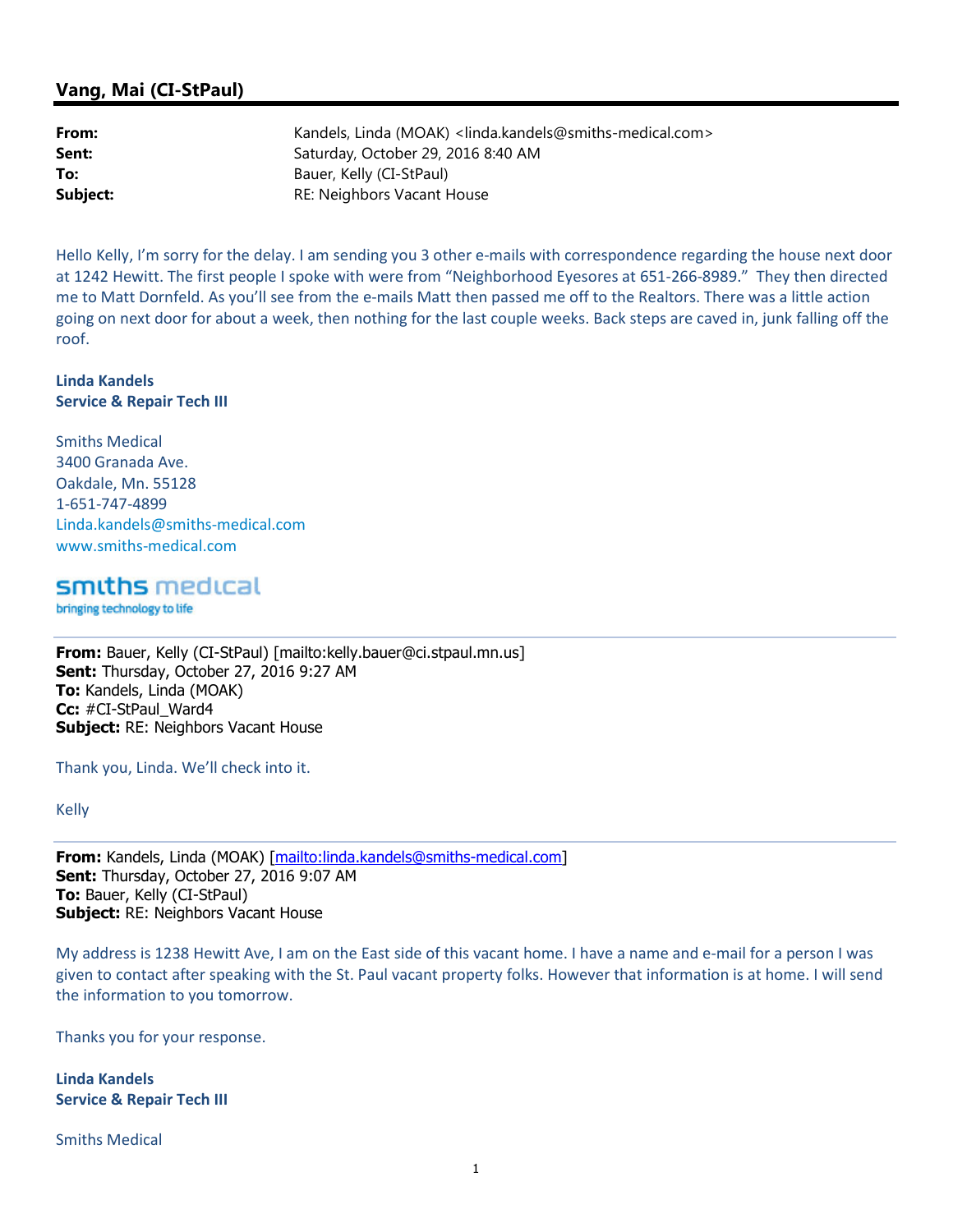3400 Granada Ave. Oakdale, Mn. 55128 1-651-747-4899 Linda.kandels@smiths-medical.com www.smiths-medical.com

smiths medical

bringing technology to life

From: Bauer, Kelly (CI-StPaul) [mailto:kelly.bauer@ci.stpaul.mn.us] Sent: Thursday, October 27, 2016 8:55 AM To: Kandels, Linda (MOAK); #CI-StPaul Ward4 Subject: RE: Neighbors Vacant House

Linda,

Thank you for contacting Councilmember Stark. I'm confirming we've received your message and we'll be back in touch once we've discussed your concerns.

Can you tell me who you have contacted to complain? Was it the City's Department of Safety and Inspection at 266- 8989? Could you also, please provide your address for our records.

Thank you,



From: Kandels, Linda (MOAK) [mailto:linda.kandels@smiths-medical.com] Sent: Thursday, October 27, 2016 7:39 AM To: #CI-StPaul\_Ward4 **Subject: Neighbors Vacant House** 

Hello,

Can someone help with the empty for 5 years house at 1242 Hewitt Ave 55104? I have spoken and e-mailed the housing authorities numerous times and nothing is getting done. The house went into foreclosure, the bank had someone put tarp on the roof a couple years ago. The tarp has degraded, is flopping around, and falls off either in chunks or small tiny shreds which have ended up in my yard for the last year. The pieces are getting bigger and more frequent and I am very tired of having this junk in my yard. I pay my property taxes and see no reason why I have to deal with this. The boards holding the tarp down have also fallen off and hit our homes or ended up in our yards.

I really would like to file a legal complaint and would like to know how I go about doing that please. Are you able to help me?